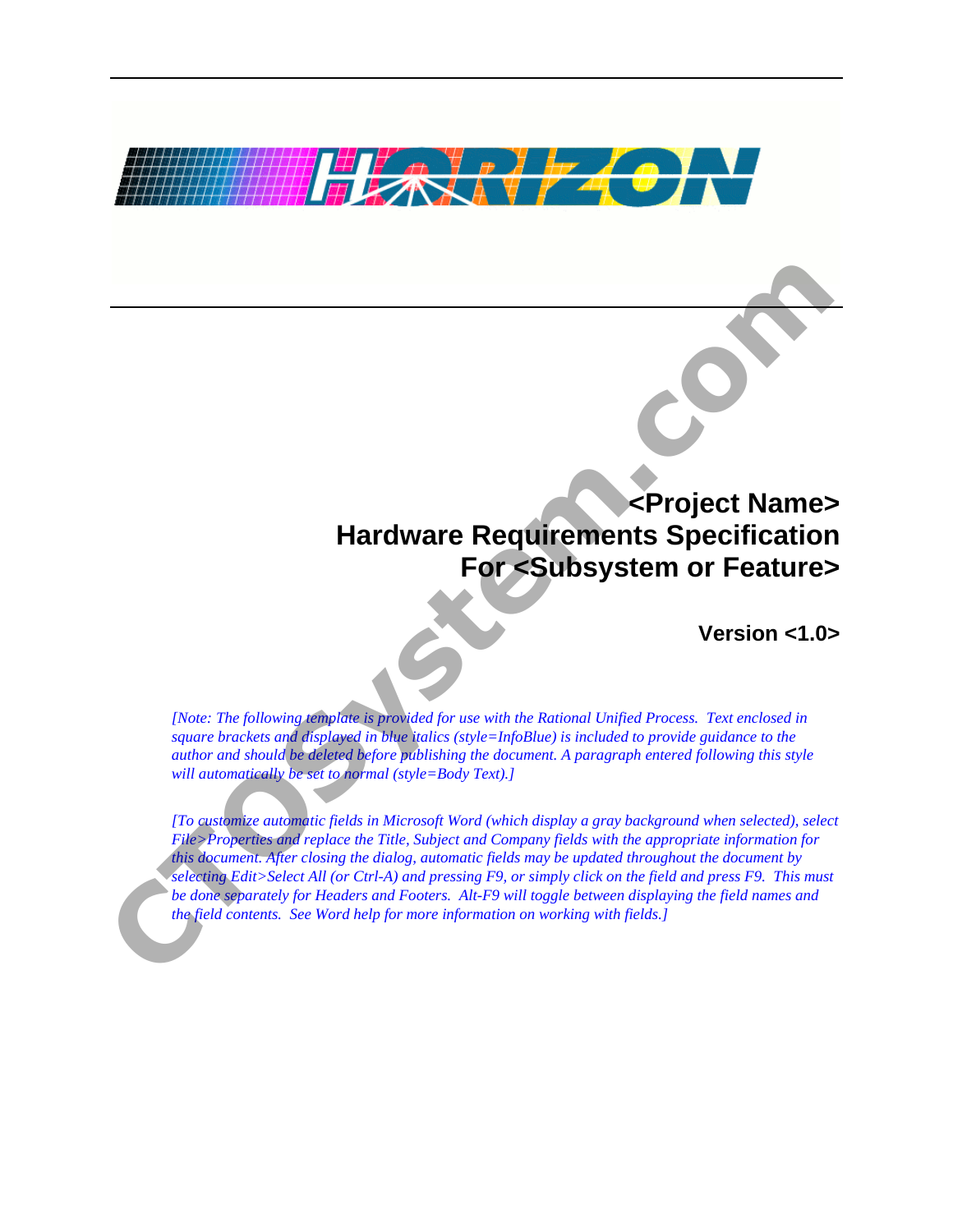| $\epsilon$ Project Name $>$                | $\cup$<br>Version:                |  |
|--------------------------------------------|-----------------------------------|--|
| <b>Software Requirements Specification</b> | Date: $\langle d/dmmm/mv \rangle$ |  |
| <document identifier=""></document>        |                                   |  |

# **Revision History**

| Date                                   | Version     | Description     | Author       |
|----------------------------------------|-------------|-----------------|--------------|
| $\langle \overline{dd/mmm/yy} \rangle$ | $<$ x.x $>$ | $<$ details $>$ | $<$ name $>$ |
|                                        |             |                 |              |
|                                        |             |                 |              |
|                                        |             |                 |              |
|                                        |             |                 |              |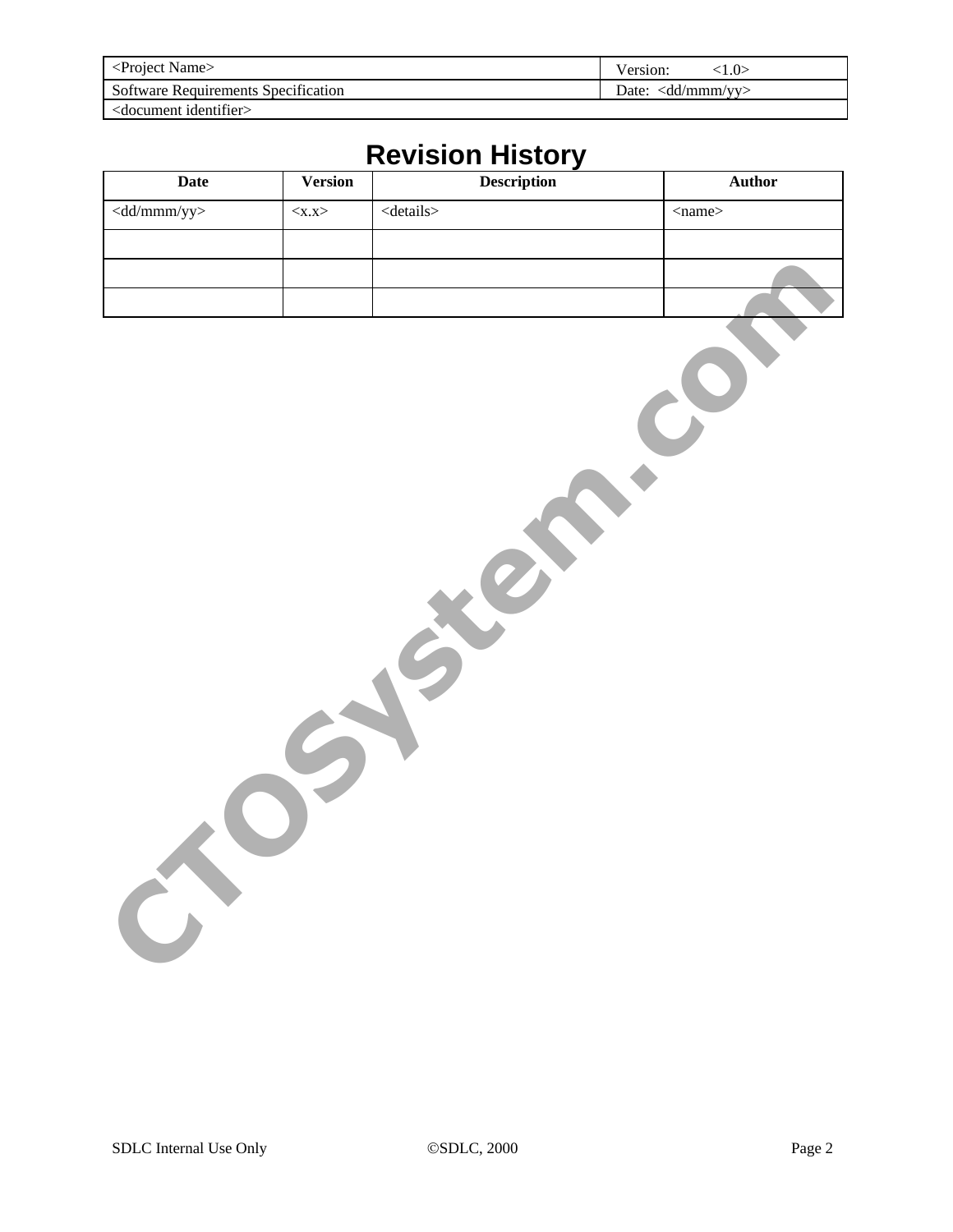| <project name=""></project>         | Version:<br>10                    |  |
|-------------------------------------|-----------------------------------|--|
| Software Requirements Specification | Date: $\langle d/dmmm/mv \rangle$ |  |
| $<$ document identifier $>$         |                                   |  |

# **Table of Contents**

| 1. | Introduction                                                  | $\overline{4}$ |
|----|---------------------------------------------------------------|----------------|
|    | 1.1<br>Purpose                                                |                |
|    | 1.2<br>Scope                                                  |                |
|    | 1.3<br>Definitions, Acronyms and Abbreviations                |                |
|    | 1.4<br>References                                             |                |
|    | 1.5<br>Overview                                               |                |
|    |                                                               |                |
| 2. | <b>Overall Description</b>                                    |                |
| 3. | Specific Requirements                                         | 5              |
|    | 3.1<br>Functionality                                          | 5              |
|    | 3.1.1 <functional one="" requirement=""></functional>         | 5              |
|    | 3.2<br>Usability                                              | 5              |
|    | 3.2.1 < Usability Requirement One>                            | 6              |
|    | 3.3<br>Reliability                                            | 6              |
|    | 3.3.1 <reliability one="" requirement=""></reliability>       | 6              |
|    | 3.4<br>Performance                                            | 6              |
|    | <performance one="" requirement=""><br/>3.4.1</performance>   | 7              |
|    | 3.5<br>Supportability                                         | 7              |
|    | 3.5.1 <supportability one="" requirement=""></supportability> | 7              |
|    | <b>Design Constraints</b><br>3.6                              | 7              |
|    | 3.6.1 <design constraint="" one=""></design>                  | 7              |
|    | Online User Documentation and Help System Requirements<br>3.7 | 7              |
|    | 3.8<br><b>Purchased Components</b>                            | 7              |
|    | 3.9<br>Interfaces                                             | 7              |
|    | 3.9.1 User Interfaces                                         | 8              |
|    | 3.9.2 Hardware Interfaces                                     | 8              |
|    | 3.9.3 Hardware Interfaces                                     | 8              |
|    | 3.9.4 Communications Interfaces                               | 8              |
|    | 3.10<br><b>Licensing Requirements</b>                         | 8              |
|    | Legal, Copyright and Other Notices<br>3.11                    | 8              |
|    | <b>Applicable Standards</b><br>3.12                           | 8              |
| 4. | <b>Supporting Information</b>                                 | 8              |
|    |                                                               |                |
|    |                                                               |                |
|    |                                                               |                |
|    |                                                               |                |
|    |                                                               |                |
|    |                                                               |                |
|    |                                                               |                |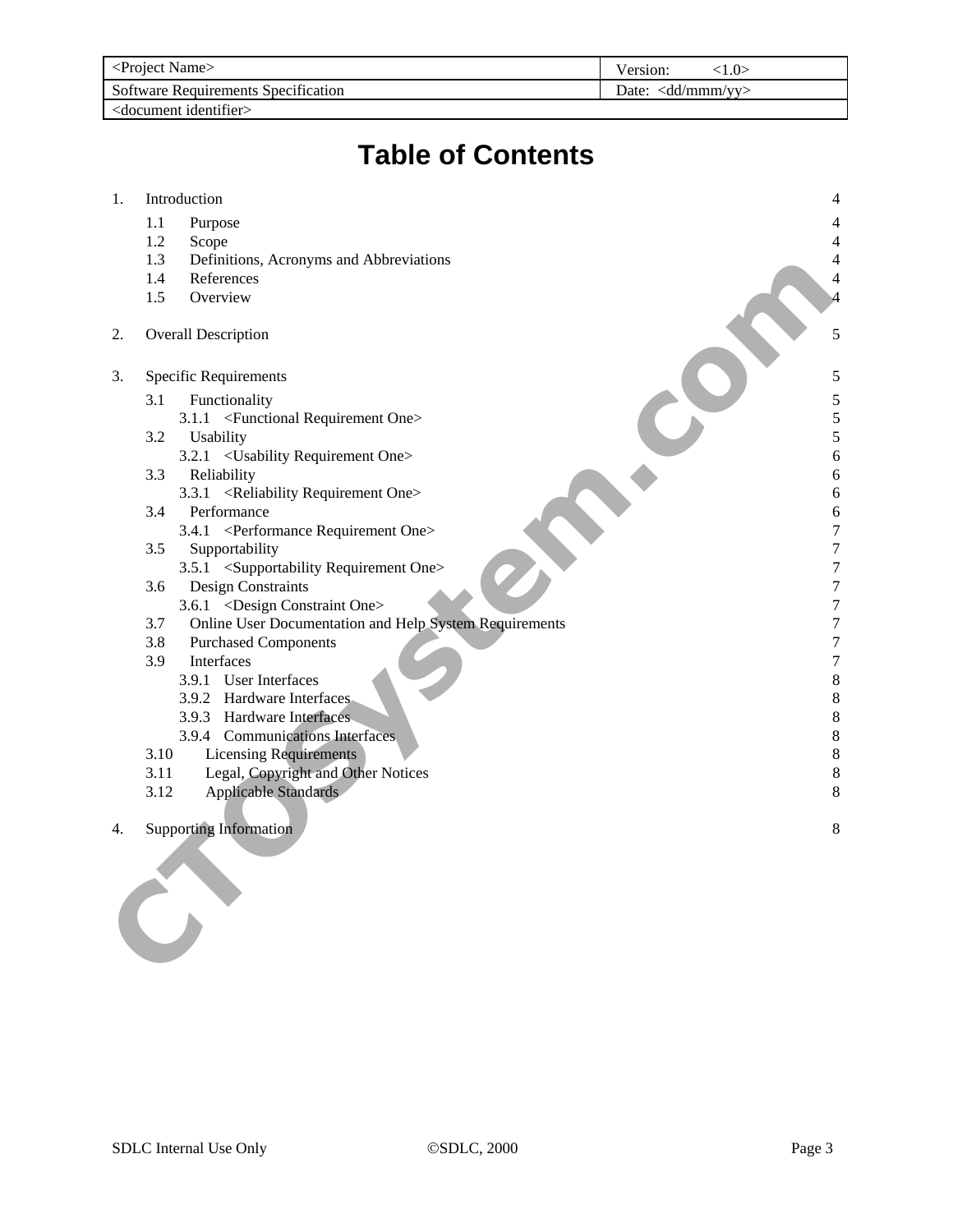# **Hardware Requirements Specification**

# <span id="page-3-0"></span>**1. Introduction**

*[The introduction of the Hardware Requirements Specification (SRS) should provide an overview of the entire SRS. It should include the purpose, scope, definitions, acronyms, abbreviations, references, and overview of the SRS.]* 

*[Note: The Hardware Requirements Specification (SRS) captures the complete Hardware requirements for the system, or a portion of the system. Following is a typical SRS outline for a project using only traditional natural-language style requirements – with no use-case modeling. It captures all requirements in a single document, with applicable sections inserted from the Supplementary Specifications (which would no longer be needed). For a template of an SRS using use-case modeling, which consists of a package containing Use-Cases of the use-case model and applicable Supplementary Specifications and other supporting information, see rup\_SRS-uc.dot.]*  Externe of the SHS.]<br>
(Note: The Hardware Requirements Specification (SKS) coptures the complete Hardware residuements<br>
in experiment of photoion (SMS) is a proposition of the system. Following in a cyclic complete that a

*[Many different arrangements of an SRS are possible. Refer to [IEEE830-1998] for further elaboration of these explanations, as well as other options for SRS organization.]* 

## **1.1 Purpose**

*[Specify the purpose of this SRS. The SRS should fully describe the external behavior of the application or subsystem identified. It also describes nonfunctional requirements, design constraints and other factors necessary to provide a complete and comprehensive description of the requirements for the Hardware.]* 

## **1.2 Scope**

*[A brief description of the Hardware application that the SRS applies to; the feature or other subsystem grouping; what Use-Case model(s) it is associated with; and anything else that is affected or influenced by this document.]* 

# **1.3 Definitions, Acronyms and Abbreviations**

*[This subsection should provide the definitions of all terms, acronyms, and abbreviations required to properly interpret the SRS. This information may be provided by reference to the project Glossary.]* 

# **1.4 References**

*[This subsection should provide a complete list of all documents referenced elsewhere in the SRS. Each document should be identified by title, report number (if applicable), date, and publishing organization. Specify the sources from which the references can be obtained. This information may be provided by reference to an appendix or to another document.]* 

## **1.5 Overview**

*[This subsection should describe what the rest of the SRS contains and explain how the document is organized.]*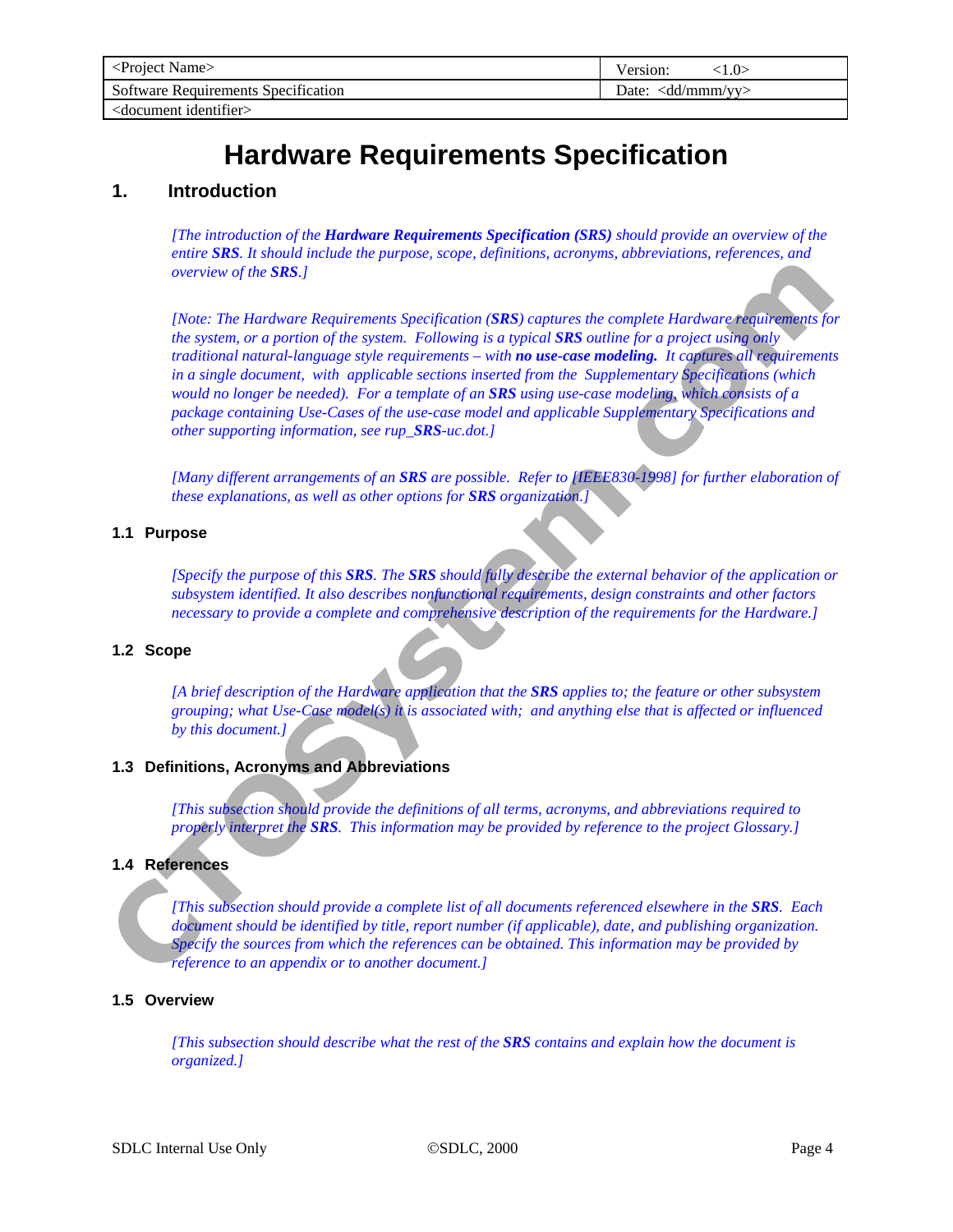<span id="page-4-0"></span>

| <project name=""></project>                                  | Version:                           |
|--------------------------------------------------------------|------------------------------------|
| Software Requirements Specification                          | Date: $\langle d/d/mmm/vv \rangle$ |
| $\alpha$ <document identifier<="" td=""><td></td></document> |                                    |

# **2. Overall Description**

*[This section of the SRS should describe the general factors that affect the product and its requirements. This section does not state specific requirements. Instead, it provides a background for those requirements, which are defined in detail in Section 3, and makes them easier to understand. Include such items as:* 

- *product perspective*
- *product functions*
- *user characteristics*
- *constraints*
- *assumptions and dependencies*
- *requirements subsets]*

# **3. Specific Requirements**

*[This section of the SRS should contain all the Hardware requirements to a level of detail sufficient to enable designers to design a system to satisfy those requirements, and testers to test that the system satisfies those requirements. When using use-case modeling, these requirements are captured in the Use-Cases and the applicable supplementary specifications. If use-case modeling is not used, the outline for supplementary specifications may be inserted directly into this section, as shown below.]* 

# **3.1 Functionality**

*[This section describes the functional requirements of the system for those requirements which are expressed in the natural language style. For many applications, this may constitute the bulk of the SRS Package and thought should be given to the organization of this section. This section is typically organized by feature, but alternative organization methods may also be appropriate, for example, organization by user or organization by subsystem. Functional requirements may include feature sets, capabilities, and security.*  Froduct functions<br>
there characteristics<br>
the characteristics<br>
constraints<br>
complements subsets of<br>
complements subsets of<br> **CTOSYSTER Requirements**<br>
Constraints<br>
This evolve requirements subsets of<br> **CTOSYSTER CRIP CONSUL** 

*Where application development tools, such as requirements tools, modeling tools, etc., are employed to capture the functionality, this section document will refer to the availability of that data, indicating the location and name of the tool that is used to capture the data.]* 

# *3.1.1 <Functional Requirement One>*

*[The requirement description.]* 

## **3.2 Usability**

*[This section should include all of those requirements that affect usability. For example,*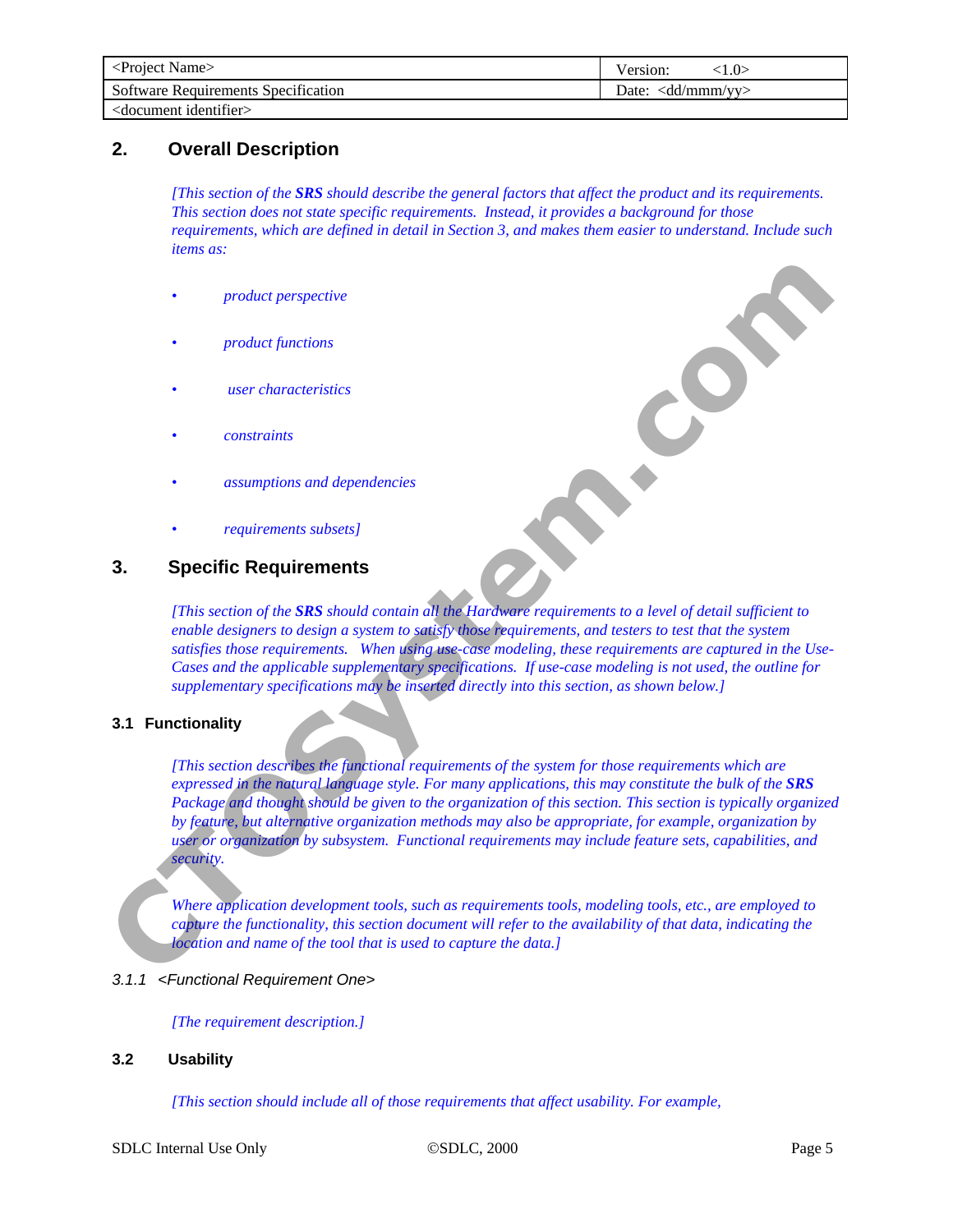<span id="page-5-0"></span>

| <project name=""></project>                | ()><br>Version:                   |
|--------------------------------------------|-----------------------------------|
| <b>Software Requirements Specification</b> | Date: $\langle d/d/mmm/m \rangle$ |
| <document identifier=""></document>        |                                   |

*• specify the required training time for a normal users and a power user to become productive at particular operations* 

*• specify measurable task times for typical tasks or base the new system's usability requirements on other systems that the users know and like* 

*• specify requirement to conform to common usability standards, such as IBM's CUA standards Microsoft's GUI standards]* 

*3.2.1 <Usability Requirement One>* 

*[The requirement description goes here.]* 

#### **3.3 Reliability**

*[Requirements for reliability of the system should be specified here. Some suggestions follow:* 

*• Availability—specify the percentage of time available ( xx.xx%), hours of use, maintenance access, degraded mode operations, etc.* 

*• Mean Time Between Failures (MTBF) — this is usually specified in hours, but it could also be specified in terms of days, months or years.* 

*• Mean Time To Repair (MTTR)—how long is the system allowed to be out of operation after it has failed?* 

*• Accuracy—specify precision (resolution) and accuracy (by some known standard) that is required in the system's output.* 

*• Maximum Bugs or Defect Rate—usually expressed in terms of bugs per thousand of lines of code (bugs/KLOC) or bugs per function-point( bugs/function-point).* 

*• Bugs or Defect Rate—categorized in terms of minor, significant, and critical bugs: the requirement(s) must define what is meant by a "critical" bug; for example, complete loss of data or a complete inability to use certain parts of the system's functionality.]*  specify requirement to conjoin to common usability sundants, such as IBM's CUA sundants<br>
Microsoft's GUI sundants |<br> **CT**<br> **CT**<br> **CT**<br> **CT**<br> **CT**<br> **CT**<br> **CT**<br> **CT**<br> **CT**<br> **CT**<br> **CT**<br> **CT**<br> **CT**<br> **CT**<br> **CT**<br> **CT**<br> **CT**<br> **CT** 

*3.3.1 <Reliability Requirement One>* 

*[The requirement description.]* 

# **3.4 Performance**

*[The system's performance characteristics should be outlined in this section. Include specific response times. Where applicable, reference related Use Cases by name.* 

*• response time for a transaction (average, maximum)*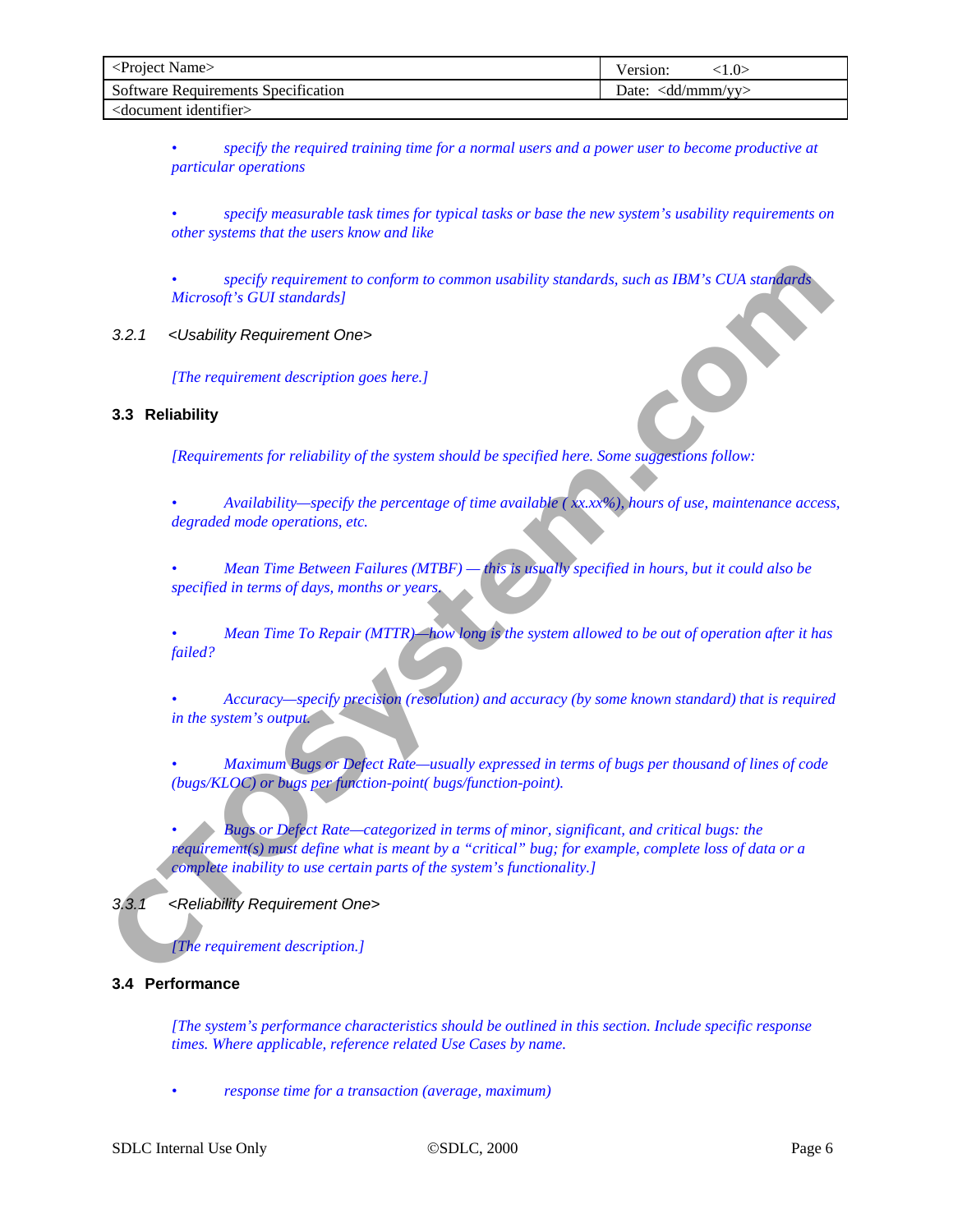<span id="page-6-0"></span>

| <project name=""></project>         | Version:<br>l .O>               |
|-------------------------------------|---------------------------------|
| Software Requirements Specification | Date: $\langle dd/mmm/m\rangle$ |
| <document identifier=""></document> |                                 |

- *throughput, for example, transactions per second*
- *capacity, for example, the number of customers or transactions the system can accommodate*
- *degradation modes (what is the acceptable mode of operation when the system has been degraded in some manner)*
- *resource utilization, such as memory, disk, communications, etc.*

#### *3.4.1 <Performance Requirement One>*

*[The requirement description goes here.]* 

#### **3.5 Supportability**

*[This section indicates any requirements that will enhance the supportability or maintainability of the system being built, including coding standards, naming conventions, class libraries, maintenance access, maintenance utilities.]* 

*3.5.1 <Supportability Requirement One>* 

*[The requirement description goes here.]* 

#### **3.6 Design Constraints**

*[This section should indicate any design constraints on the system being built. Design constraints represent design decisions that have been mandated and must be adhered to. Examples include Hardware languages, Hardware process requirements, prescribed use of developmental tools, architectural and design constraints, purchased components, class libraries, etc.]*  **CONSIDENT AND ACTES (CONSIDENT AND ACTES)**<br>
CHARGE CONSIDERATION (CONSIDERATION CONSIDERATION) This section indicates any requirements that will enhance the supportability or maintainability of the<br>
CTOS Supportability<br>
(

## *3.6.1 <Design Constraint One>*

*[The requirement description goes here.]* 

## **3.7 On-line User Documentation and Help System Requirements**

*[Describes the requirements, if any, for on-line user documentation, help systems, help about notices, etc.]* 

## **3.8 Purchased Components**

*[This section describes any purchased components to be used with the system, any applicable licensing or usage restrictions, and any associated compatibility and interoperability or interface standards.]* 

# **3.9 Interfaces**

*[This section defines the interfaces that must be supported by the application. It should contain adequate specificity, protocols, ports and logical addresses, etc. so that the Hardware can be developed and verified against the interface requirements.]*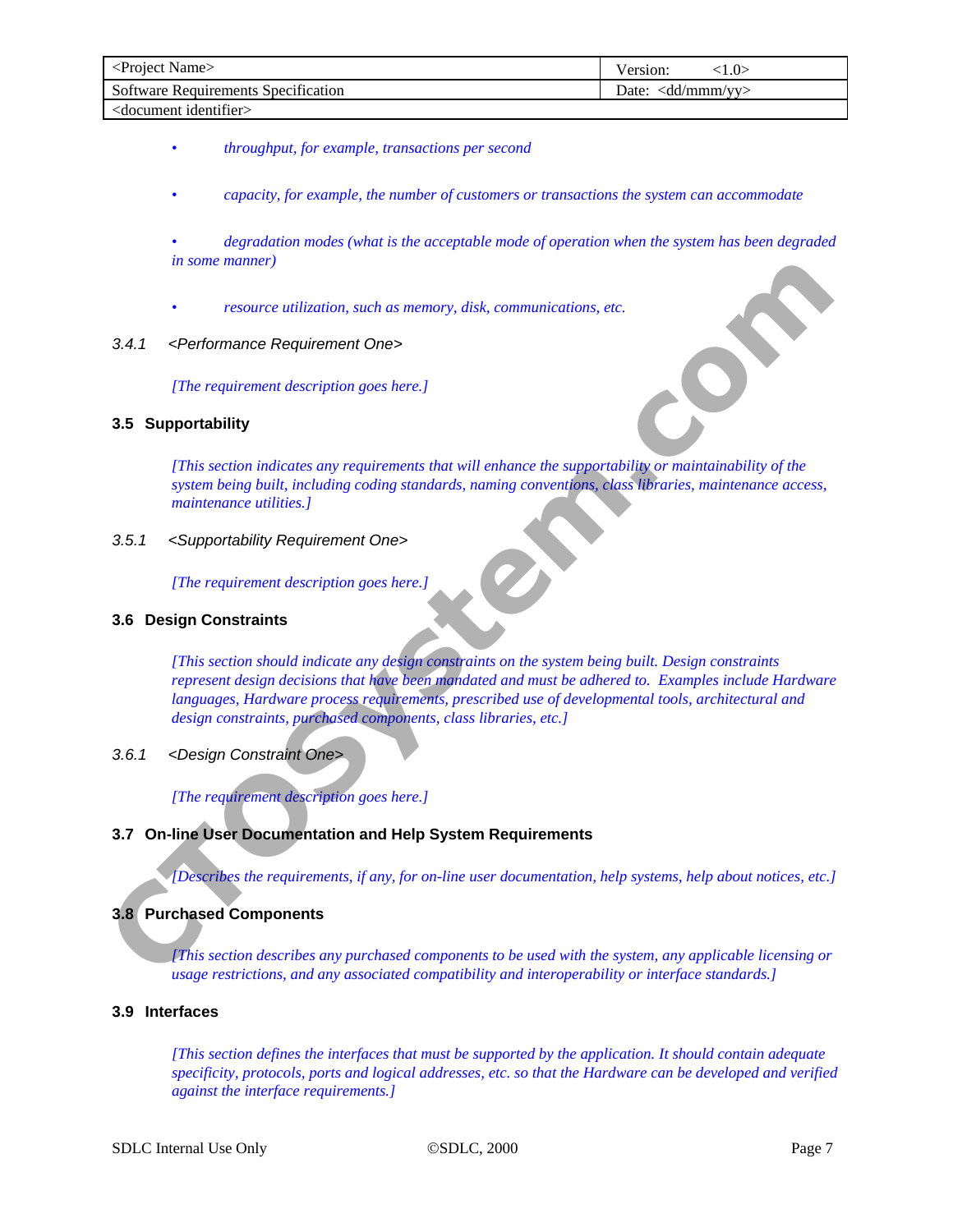<span id="page-7-0"></span>

| <project name=""></project>                | ∶1.0><br>Version:                              |
|--------------------------------------------|------------------------------------------------|
| <b>Software Requirements Specification</b> | Date: $\langle \text{dd}/\text{mmm/vy}\rangle$ |
| <document identifier=""></document>        |                                                |

#### *3.9.1 User Interfaces*

*[Describe the user interfaces that are to be implemented by the Hardware.]* 

#### *3.9.2 Hardware Interfaces*

*[This section defines any hardware interfaces that are to be supported by the Hardware, including logical structure, physical addresses, expected behavior, etc. ]* 

## *3.9.3 Hardware Interfaces*

*[This section describes Hardware interfaces to other components of the Hardware system. These may be purchased components, components reused from another application or components being developed for subsystems outside of the scope of this SRS but with which this Hardware application must interact.]* 

#### *3.9.4 Communications Interfaces*

*[Describe any communications interfaces to other systems or devices such as local area networks, remote serial devices, etc.]* 

### **3.10 Licensing Requirements**

*[Defines any licensing enforcement requirements or other usage restriction requirements that are to be exhibited by the Hardware.]* 

## **3.11 Legal, Copyright, and Other Notices**

*[This section describes any necessary legal disclaimers, warranties, copyright notices, patent notice, wordmark, trademark, or logo compliance issues for the Hardware.]* 

## **3.12 Applicable Standards**

*[This section describes by reference any applicable standard and the specific sections of any such standards which apply to the system being described. For example, this could include legal, quality and regulatory standards, industry standards for usability, interoperability, internationalization, operating system compliance, etc.]*  This section defines any hardware interfaces that are to be supported by the Hardware, including highest<br> **CTOS** structure, physical dedications, excepted behavior, exc. 1<br> **CTOS** structure interfaces to other components o

# **4. Supporting Information**

*[The supporting information makes the SRS easier to use. It includes:* 

- *Table of contents*
- *Index*
- *Appendices*

*These may include use-case storyboards or user-interface prototypes. When appendices are included, the*